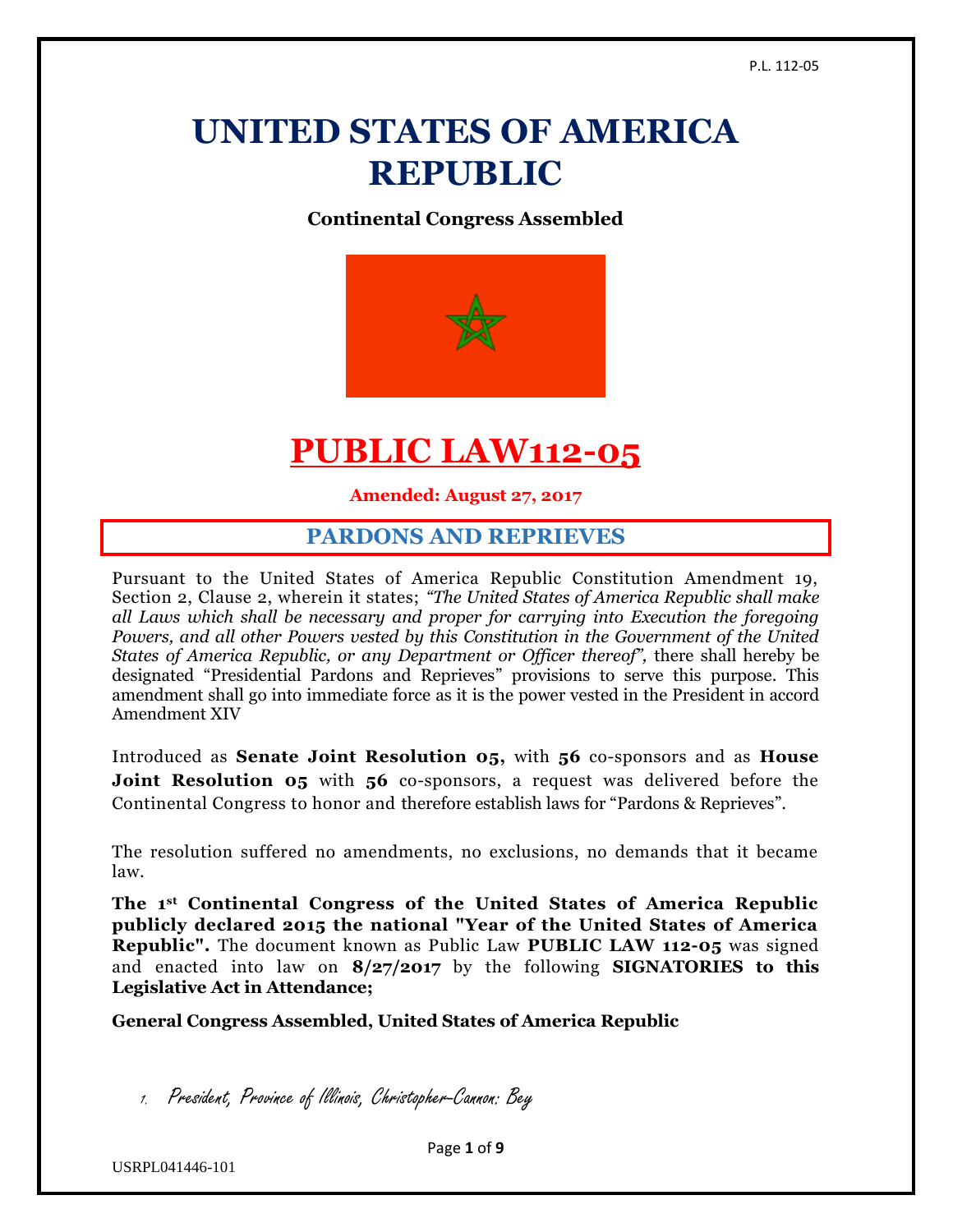#### P.L. 112-05

2. Speaker of the House, Province of Missouri, Sharon-Green: El

3. USAR Secretary of State, Province of Missouri, Ross Woody Jr,: Bey

- 4. U.S.A.R. Attorney General Province of Illinois, Taiwuan Smith Bey
- 5. U.S.A.R. Assistant Atty. General, Province of Khalifa, Antoyneo Robinson: El
- 6. Chief Justice, Province of Illinois, Romulus Dorsey: El
- 7. Chief Justice, Province of Illinois, Emmett-Marshall: Bey
- 8. Atty. General Province of Illinois Larry Taylor: Bey
- 9. Atty. General Province of Kansas Nathaniel-Chizer: Bey
- 10. Foreign Affairs Minister, Province of Texas, Rafael-Vazquez: El
- 11. Office of Inspector General, Province of Illinois, Steven Segura: Bey
- 12. Dir. of Business Development, Province of Khalifa, Dadrian Anderson: Bey
- 13. Governor, Province of Alabama, D. Maurice Parham: Bey
- 14. Governor, Province of Florida, Albert Jerraine-Griffin: Bey
- 15. Governor, Province of Georgia, Mandel Williams: El
- 16. Governor, Province of Indiana, Dexter-Johnson: Bey
- 17. Governor, Province of Khalifa, G. Riller: El
- 18. Governor, Province of Louisiana, Eric Wannamaker: Bey
- 19. Governor, Province of Maryland Altie Archer: Bey
- 20. Governor, Province of Minnesota, Vicie Christine-Williams: Bey
- 21. Governor, Province of New Jersey, Colin Hylton: El
- 22. Governor, Province of Virginia, Darnell Brown: Bey
- 23. Lt. Governor, Province of Georgia, Timothy Jackson: El
- 24. Lt. Governor, Province of Nevada, Victor-Pizarro: El
- 25. Lt. Governor, Province of Tennessee, Javon-Curry: Bey
- 26. Assistant Governor, Province of Georgia, Christopher Hill: Bey
- 27. Assistant Governor, Province of Virginia, Joseph-Middleton: Bey
- 28. Secretary of State, Province of Arizona, Stephanie-Clark: Bey
- 29. Secretary of State, Province of Khalifa, Demeitric Mason: El
- 30. Secretary of State, Province of Georgia, Maureen Willis: El
- 31. Secretary of State, Province of Illinois, Lewanda Hazelett: Bey
- 32. Secretary of State, Province of Michigan, Napoleon-Kendall: Bey
- 33. Secretary of State, Province of No. Carolina, Trevis-Haskins: El
- 34. Secretary of State, Province of Virginia, Rich Wilson: Bey
- 35. Public Minister, Province of Florida, William L.-Salter III,: Bey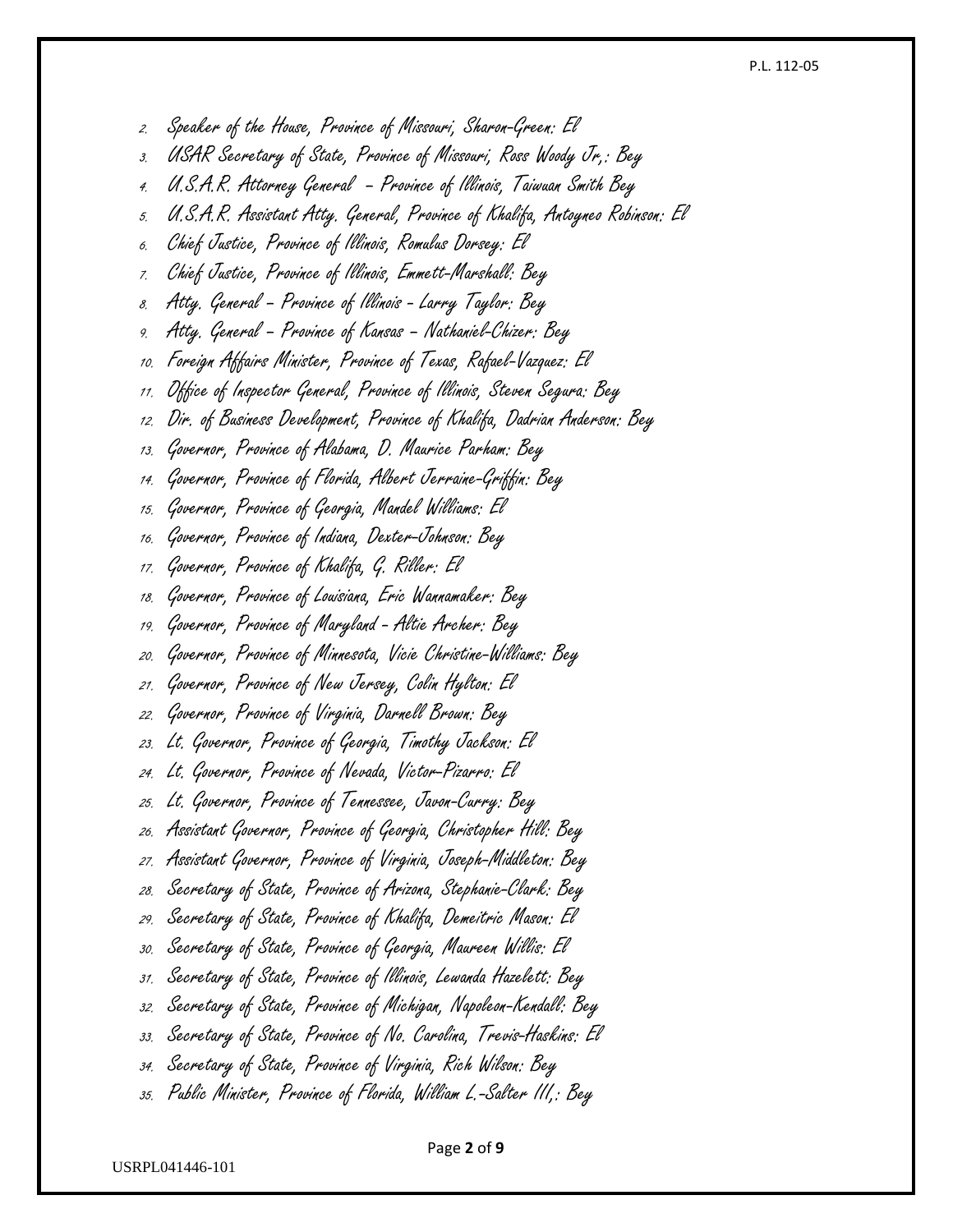#### P.L. 112-05

- 36. Public Minister, Province of Missouri, Linda Ann-Bashful: El
- 37. Public Minister, Province of Ontario, Canada, Steven Richards: Bey
- 38. Representative, Province of Colorado, Ajoa Nash-Conner: Bey
- 39. Representative , Province of Minnesota, Yashmall: Bey (Kevin Scaife: Bey)
- 40. Representative, Province of Tennessee, James Earl-Harris: Bey
- 41. Senator, Province of Colorado, Kakuyon: El
- 42. Senator, Province of Georgia, Ronnell-Gray: Bey
- 43. Senator/Liaison, Province of Georgia, Tara-Hill: Bey
- 44. Senator, Province of Illinois, Clayton Ronald-Henderson: El
- 45. Senator, Province of Illinois, J. Sept: El
- 46. Senator, Province of Michigan, George-Bond: Bey
- 47. Vicegerent Commissioner, Province of Illinois, Leslie-Atkins: El
- 48. Vicegerent Chief, Province of Illinois, Saadiq: Bey
- 49. Vicegerent, Province of Arizona, Jorge-Bravo: Bey
- 50. Vicegerent, Province of Colorado, Evelyn-Gordon: Bey
- 51. Vicegerent Commissioner, Province of Michigan, Damon-Lewis: El
- 52. Vicegerent Commissioner, Province of Minnesota, Bryce Lee-Williams: Bey
- 53. Vicegerent Commissioner, Province of Ohio, Andwele-Montgomery: Bey
- 54. Vicegerent, Province of Georgia, Akil: Bey
- 55. Vicegerent, Province of Ohio, Dana-Coggins: Bey
- 56. Vicegerent, Province of Ohio, Daryl Van-Brown: Bey

It reads as follows:

#### **PUBLIC LAW PUBLIC LAW 112-05 on 27 August 2017**

#### **JOINT RESOLUTION**

#### **Authorizing and requesting the President**

**to proclaim and** establish provisions in accordance with the **Constitution** and **Laws** of the **United States of America Republic.**

**WHEREAS,** the United States of America Republic, being a perpetual corporation is an autonomous State government lawfully incorporated and chartered for the benefit and protection of "We The Moorish American People", by its Declaration, National Constitution and By-Laws, and aforementioned Articles;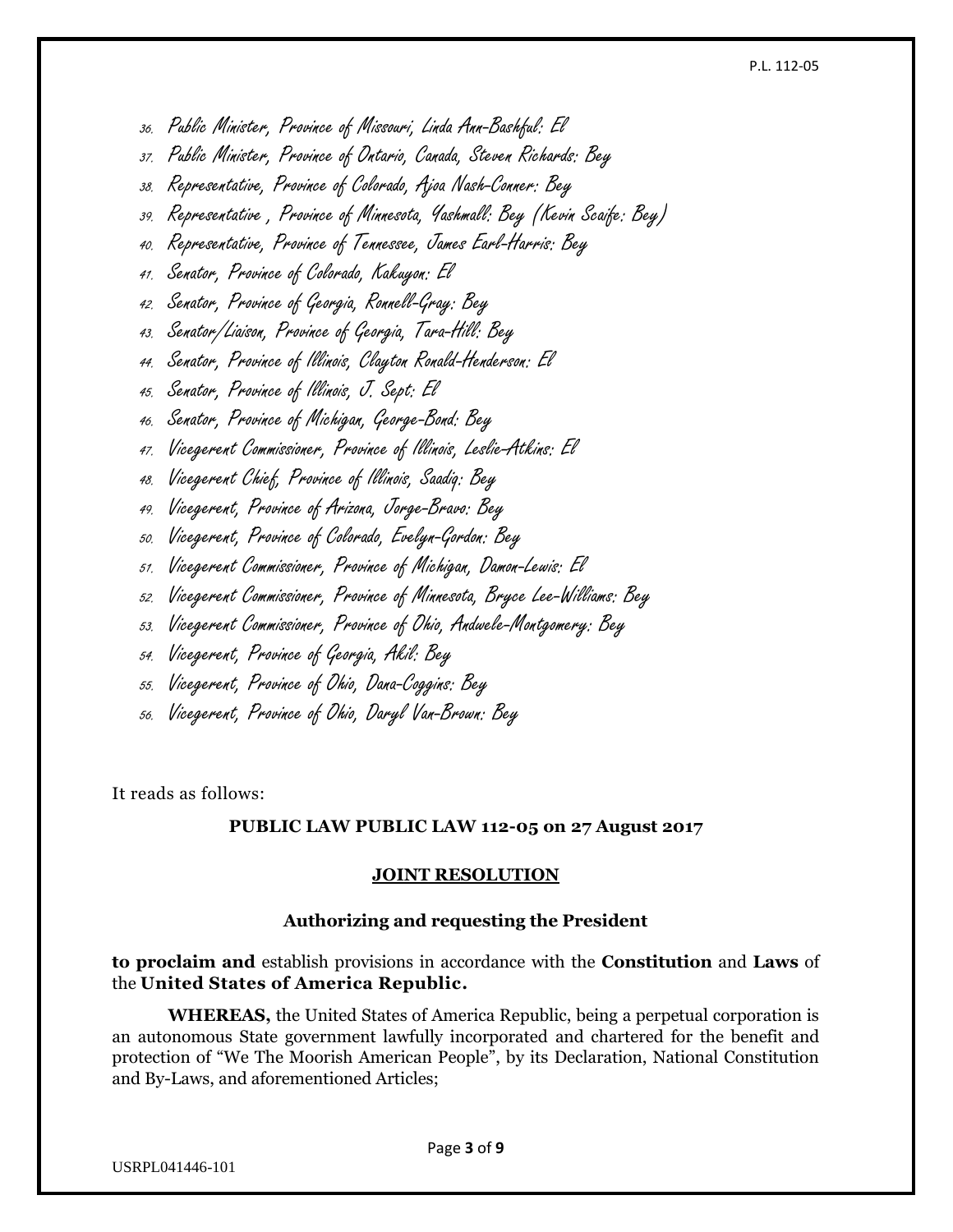**WHEREAS** the United States of America Republic's official language is the English language;

**WHEREAS** the Moorish American People have made a unique contribution in shaping the United States of America Republic as a distinctive and blessed nation of people and citizens;

**WHEREAS** the Moorish American People are a People of deeply-held religious convictions springing from the Holy Scriptures of the Holy Koran of the Moorish Science Temple of America and the Learning, Teachings and Truth of the Holy Prophet Noble Drew Ali. The Holy Prophet Noble Drew Ali led his People back to the Principles and standards of their ancient forefathers' Free National Principles and Standards;

**WHEREAS** the Principles of Love, Truth, Peace, Freedom and Justice inspired concepts of civil government that are contained in our Declaration of Independence and Constitution of the United States of America Republic;

**WHEREAS the Moorish American People,** are now in great comprehension that, as a Nation of People being Nationwide in scope to achieve peace as well as unity as a single harmonious Nation, there must be uniform Laws for the Nation. The **Constitution** and **Laws** of the **United States of America Republic are** "*the Rock on which our Republic rests";*

**WHEREAS** the history of our Nation clearly illustrates the value of a Nation to be able to create and pass its own Laws are beneficial to a Society to Enforce the Laws of the Nation. This is not to remove or change **The Moorish American People** from voluntarily applying and extending the learning, teachings and truth of the Holy Koran of the Moorish Science Temple of America in the lives of individuals, families, or in their society as a nation of People;

**WHEREAS** this Nation now faces great challenges that will test this Nation as it has never been tested before; and

**WHEREAS** that renewing our knowledge of Law, Divine and National and having faith in Our Universal Creator through Holy Scriptures of the Holy Koran of the Moorish Science Temple of America, the Holy Bible and the Great Qu'ran of Mohammed as we honor all the divine Prophets Jesus, Mohammed, Buddha and Confucius. Therefore, the **Constitution and Laws of the United States of America Republic** and knowledge of the aforementioned Holy Scriptures can only strengthen our nation**.** I, President Christopher H- Cannon: Bey, therefore establish with the consent of the Continental Congress the provisions as the **Laws** of the **United States of America Republic**:

**NOW, [THEREFORE, be](http://therefore.be/)** it **Resolved** by the Continental Congress of the United States of America Republic in Continental Congress assembled, That the President is authorized and requested to designate the administration of said laws.

| LEGISLATIVE HISTORY 112 Res.:04     | 27 A  |
|-------------------------------------|-------|
| CONGRESSIONAL RECORD, Vol. #(2017): | and p |
|                                     | Cong  |

**27 August 2017** considered bassed by the Continental gress.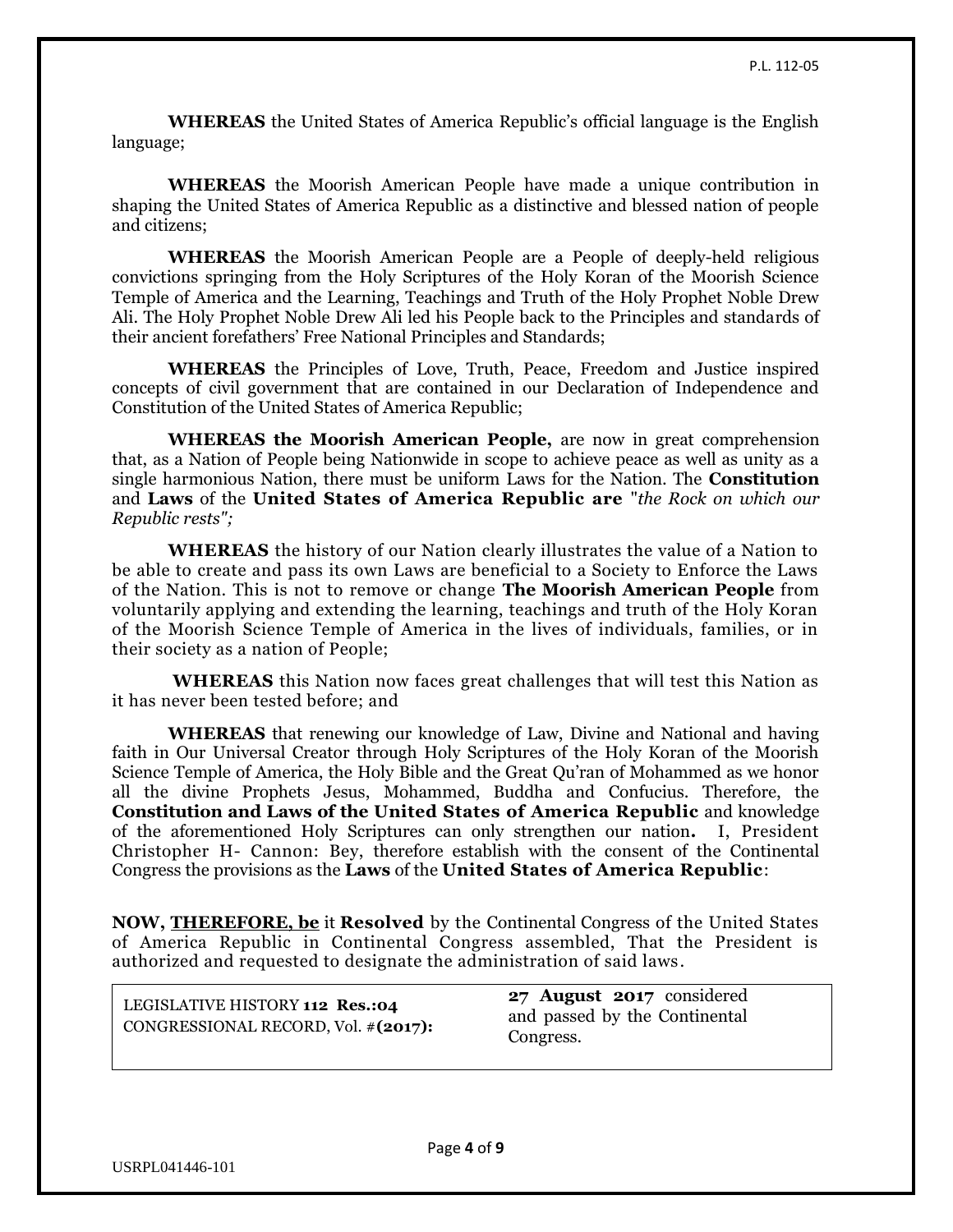**LEGAL NOTICE No. 170827-1**

### **PARDONS AND REPRIEVES**

### **PUBLIC LAW #112-05**

The President of United States of America Republic has full power to Pardon Nationals and Citizens of the United States of America Republic, as referenced in the Constitution for United States of America Republic, AMENDMENT XIV, REPATRIATION, Section 2. wherein it states:

SECTION 2: All Nationals and Citizens of the United States of America Republic, upon taking the Oath of Allegiance to the United States of America Republic, shall be pardoned of all past crimes of colorable laws. The United States, or several states, shall not use such criminal records against a National or Citizen of the United States of America Republic. No pardon shall be given for capital crimes, murder, rape or treason.

### **The Legal Nature of a Pardon**

A pardon is an act of grace, proceeding from the power entrusted with the execution of the laws, which exempts the individual, on whom it is bestowed, from the punishment the law inflicts for a crime an individual may or may not have committed. It is the private, though official act of the executive magistrate, delivered to the individual for whose benefit it is intended, and not communicated officially to the Court. A pardon is a "deed" to the validity of which delivery is essential; and upon delivery to the *Judge/Justice*, the process shall be complete. Noticed judicially, this deed must be pleaded, like any private instrument.

# **Full And Unconditional Pardon**

The President shall have the powers to bestow upon a National of the United States of America Republic, A "**Full and**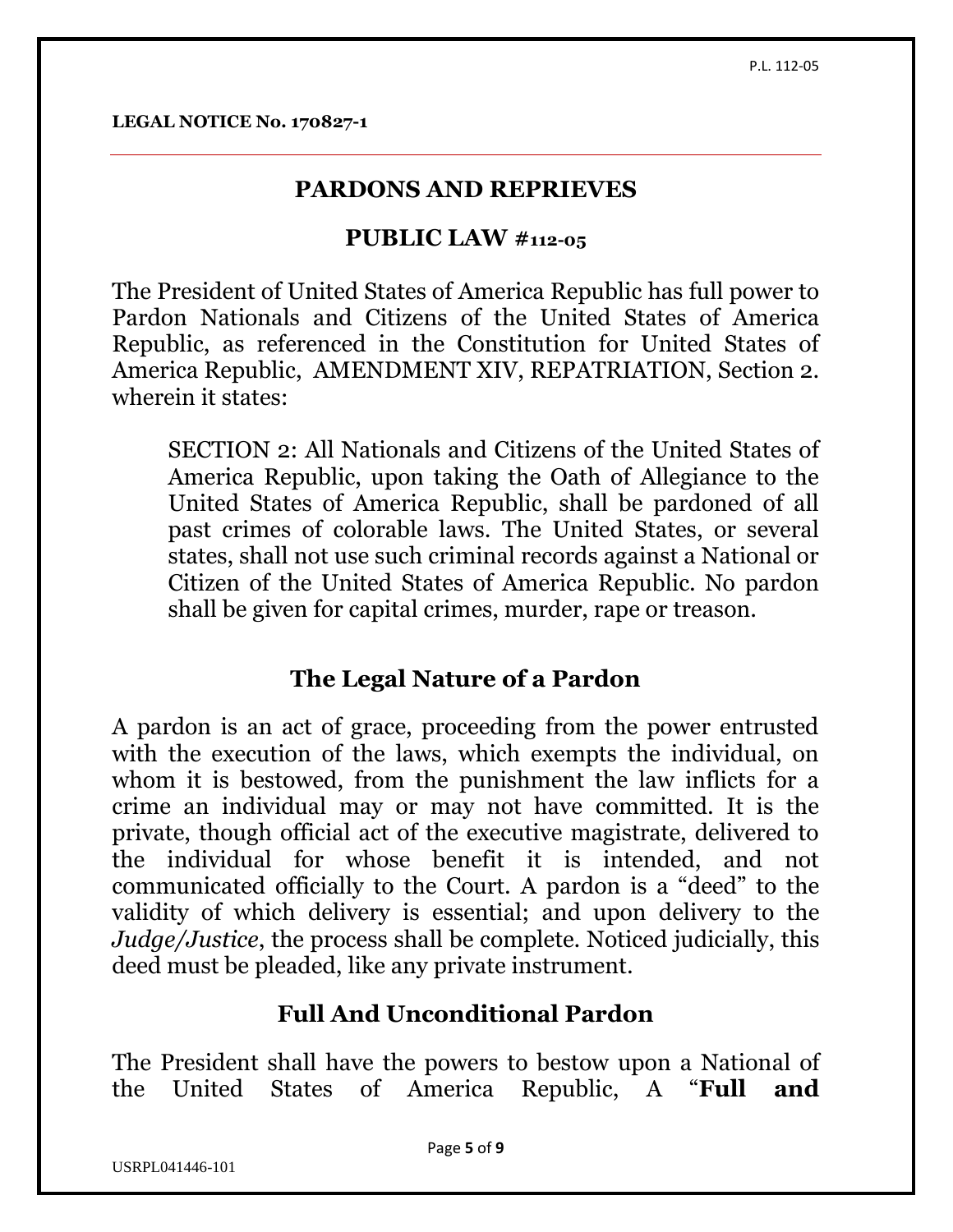**Unconditional Pardon**", which is a pardon for all offenses against the United States of America Republic, the United States and the Several States", which s/he might have committed or participated in, in connection with the matter s/he had been questioned. The grace of a pardon may be only a pretense . . . involving consequences of even greater disgrace than those from which it purports to relieve. Circumstances may be made to bring innocence under the penalties of the law. If so brought, escape by confession of guilt implied in the acceptance of a pardon.

### **Commutation of Sentence**

The President serves this Legal Notice with a Proclamation. For Amnesties sustaining the right of the President to commute a sentence of death to one of life imprisonment; it is not a private act of grace from an individual happening to possess power, it is a part of the "constitutional scheme".

When granted, it is the determination of the ultimate authority that, the public welfare will be better served by inflicting *less than* what the judgment fixed.

Commutation order for a deed of pardon: A President can always have his way in such matters; provided the substituted penalty is authorized by law and does not in common understanding exceed the original penalty.

Once the individual has received a pardon, the individual can no longer be considered for the offense or offenses that the individual has been pardoned, since he or she stands with respect to such offense as if it had never been committed.

The pardoning power is intended to include the power to commute sentences on conditions which do not in themselves offend the Constitution, but which are not specifically provided for by statute.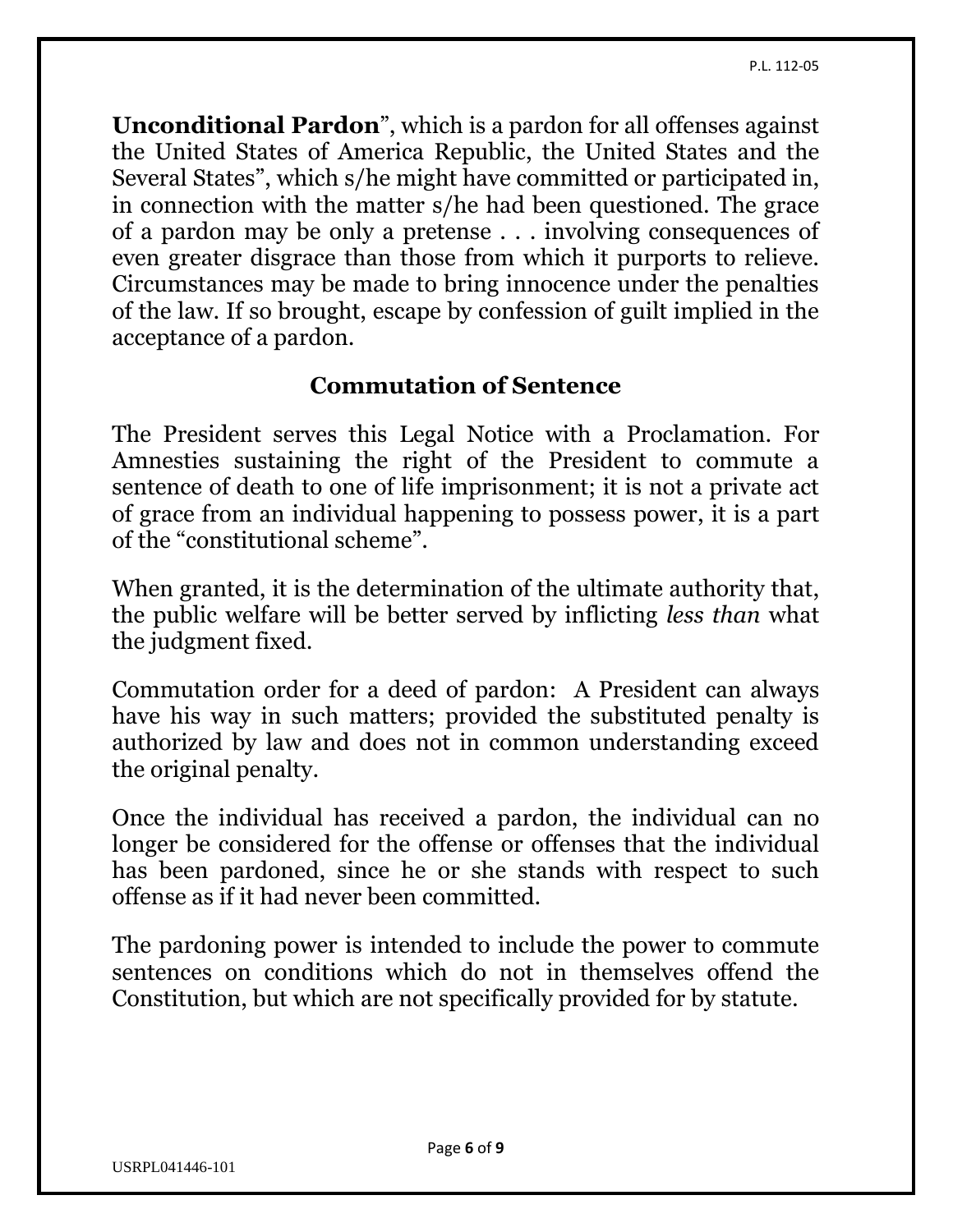#### **Scope of the Power**

The power embraces all "offenses' against the United States, the Several States and the United States of America Republic except in cases of impeachment; and includes the power to remit fines, penalties, and forfeitures, except as to money covered into the Treasury or paid an informer, the power to pardon absolutely or conditionally, and the power to commute sentences, which, as seen above, is effective without the convict's consent.

Indefinite suspension of sentence by a court of the United States of America Republic is an invasion of the presidential prerogative, amounting as it does to a condonation of the offense. It was early assumed that the power included the power to pardon, the power to amnesty, which shall be exercised by proclamation.

The President in the exercise of his prerogative shall always exercise the power to pardon "contempt's of court", just as he can ordinary crimes and misdemeanors.

The President shall also retain the power of pardon of crimes committed against the laws of the United States of America Republic.

A pardon reaches both the punishment prescribed for the offense and the guilt of the offender; and when the pardon has been fulfilled; it releases the punishment and blots out of existence the guilt, so that in the eye of the law the offender is as innocent as if he had never committed the offense.

### **Pre-Post Conviction**

If granted before conviction, it prevents any of the penalties and disabilities consequent upon conviction from attaching [thereto]; if granted after conviction, it removes the penalties and disabilities, and restores him to all his civil rights; it makes him, as it were, a new man, and gives him a new credit and capacity.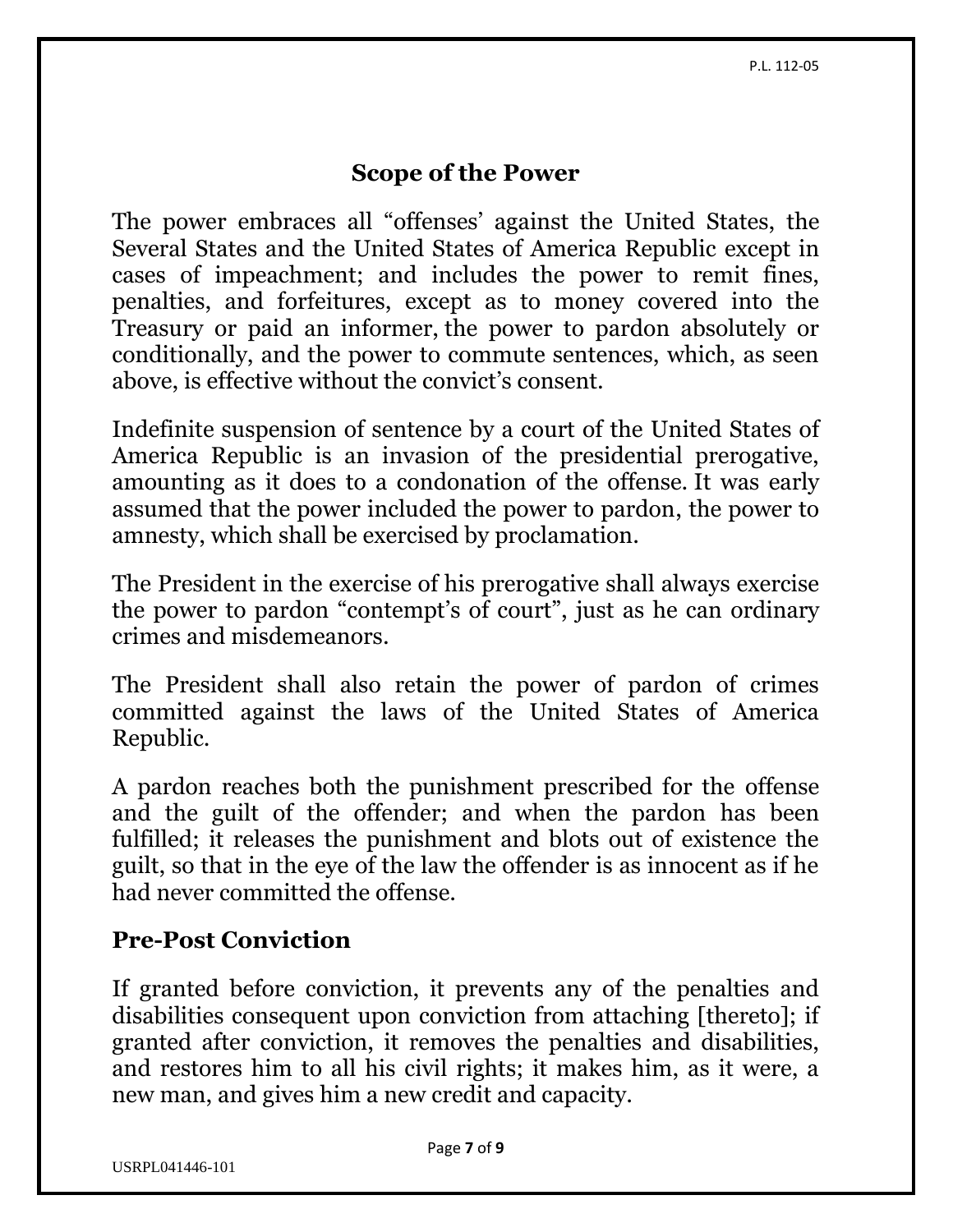P.L. 112-05

According to principles of the common law of the judgment of conviction, the pardon shall obliterate the effect of convictions of colorable laws and shall amend past convictions. It shall afford immediate relief for what has been suffered by the offender in his person by imprisonment under colorable law and color of authority, forced labor, or otherwise. It does not give compensation for what has been done or suffered, nor does it impose upon the government any obligation to give it.

The offense being established by judicial proceedings, that which has been done or suffered while they were in force is presumed to have been done unjustly and the individual should not have to continue to suffer, and no satisfaction for it can be required. Neither does the past conviction affect any rights which have vested in others directly by the execution of a pardon on repatriation.

## **Any judgment or conviction for an offense or any rights lost whilst that judgment was in force.**

If, for example, by the judgment, an offender's property has been lost. The property notwithstanding the subsequent pardon is lost and if proceeds have been paid to a party to whom the law has assigned them, they cannot be subsequently reached and recovered by the offender. The rights of the parties have become vested, and are as complete as if they were acquired in any other legal way.

So, also, if the proceeds have been paid into the treasury. The right to them has so far become vested in the United Statesthat they can only be secured to the former owner of the property through an act of the Continental Congress. Moneys once in the treasury can only be withdrawn by an appropriation by law."

# **Congress and Amnesty**

Congress cannot limit the effects of a presidential amnesty. Making proof of loyalty by oath or affirmation is necessary to recover property abandoned, notwithstanding any executive proclamation, pardon, amnesty. The legislature cannot change the effect of such a pardon any more than the executive can change a law.